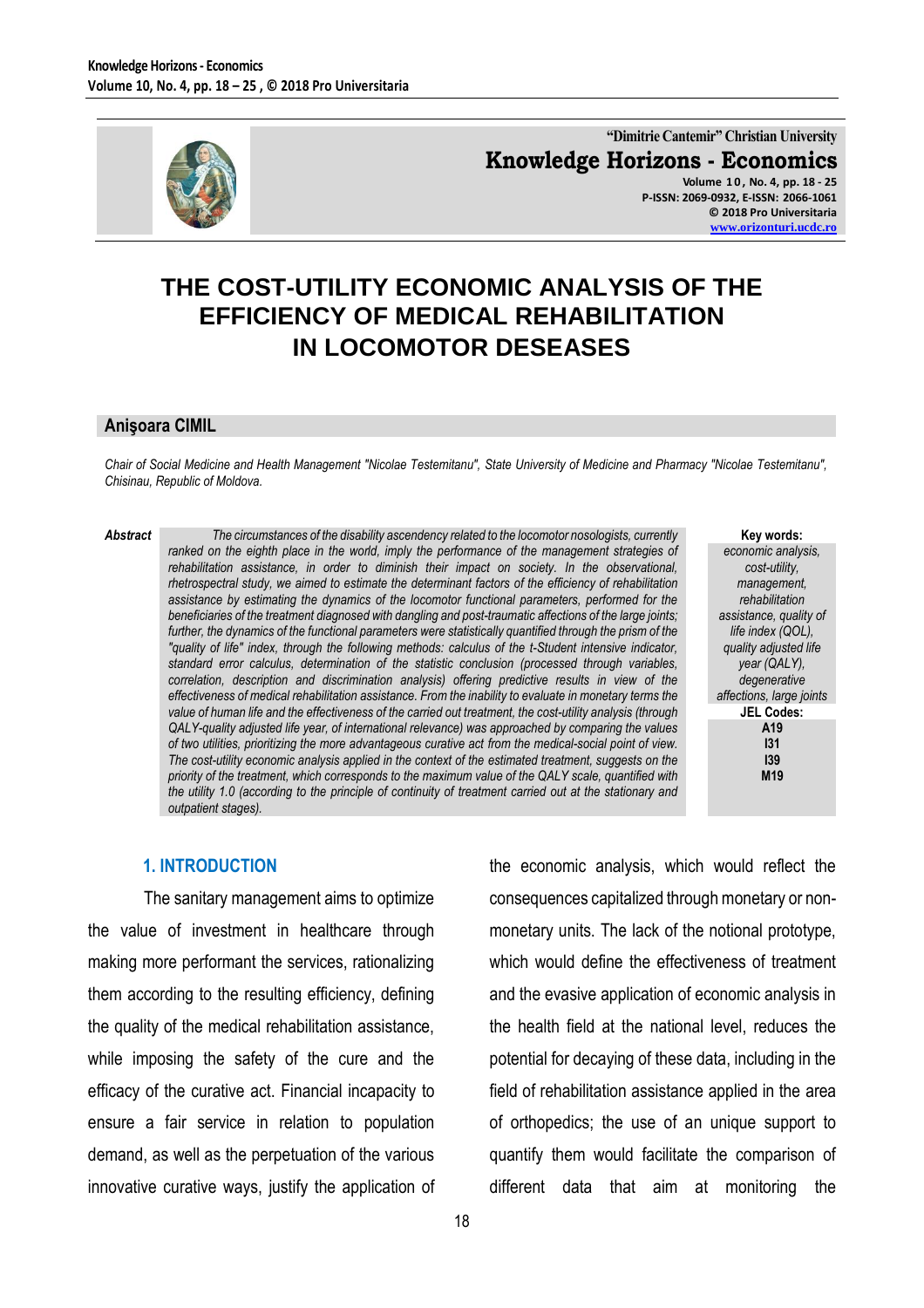performances of the functionality of the treatment beneficiaries, taking into account the fundamental criterion on interpretation of the results of the treatment by the scholars in the filed – appreciation of the quality of life. Estimation of the quality of life (QOL) parameters in this study assumes a more advanced susceptibility in relation to the most developed clinical tools of evaluation of the treatment results, offering the possibility to rationalize and recover according to individual particularities of the disease [2].

#### **2. DEGREE OF SCIENTIFIC APPROACH TO THE TOPIC AND ITS PRESENTATION IN THE SCIENTIFIC LITERATURE**

Various scientific studies present the importance of the QOL parameters in order to assess the effectiveness of the treatment, focusing on social independence and health condition, but the global QOL index assessment is not sufficiently eloquent in the absence of the study of certain nosology diagnosed in certain patients [1]. Various studies present eligible data with a statistical significance in favour of QOL improvement, in the context of locomotor diseases related to treatment, results which did not have a statistical correlation with the dynamics of the operating parameters [4].

## **3. DATA SOURCES AND METHODS USED**

The efficacy of medical rehabilitation of curative modalities by applying the economic analysis was estimated in the descriptive retrospective observational study, carried out by the

Functional Rehabilitation in Traumatology and Orthopedics Section of the MSPI CHTO during the period 2012-2016. Taking into account the objectives of the study, and in order to carry out the methodology of research, the following stages have been identified: calculus and random selection of the sample, extrapolation of the clinical and paraclinical data from the medical data sheet and the modeling of the diversified study surveys according to the topographic nosology and the change in the patient's quality of life in relation to the treatment.. The statistical process of the clinicalparaclinical data extracted from 373 medical records of the treatment recipients with the maximum nosologic incidence recorded in the section: spondilodiscarthrosis – 112 (30.0%), gonarthrosis – 108 (29.0%), coxarthrosis – 75 (20, 1%) and omarthrosis – 78 (20.9%).

The clinical and paraclinical material extracted retrospectively from reports and medical records was suggestive in determining the value of the physical-kinetic treatment efficacy, evaluating the following parameters: intensity and duration of pain, estimation of the articulated balance appreciated as ganiometric (hip, knee, shoulder, vertebral column); muscle balance, strength / resistance and degree of hypotrophy of the periarticular muscles; the degree of shortening of the members and the deviation of their axes; walking characteristics and modalities of support, as well as the intension of claudication, etc. The dynamics of clinical-paraclinical results, expressed by functional parameters in relation to the treatment, were quantified in terms of the quality of the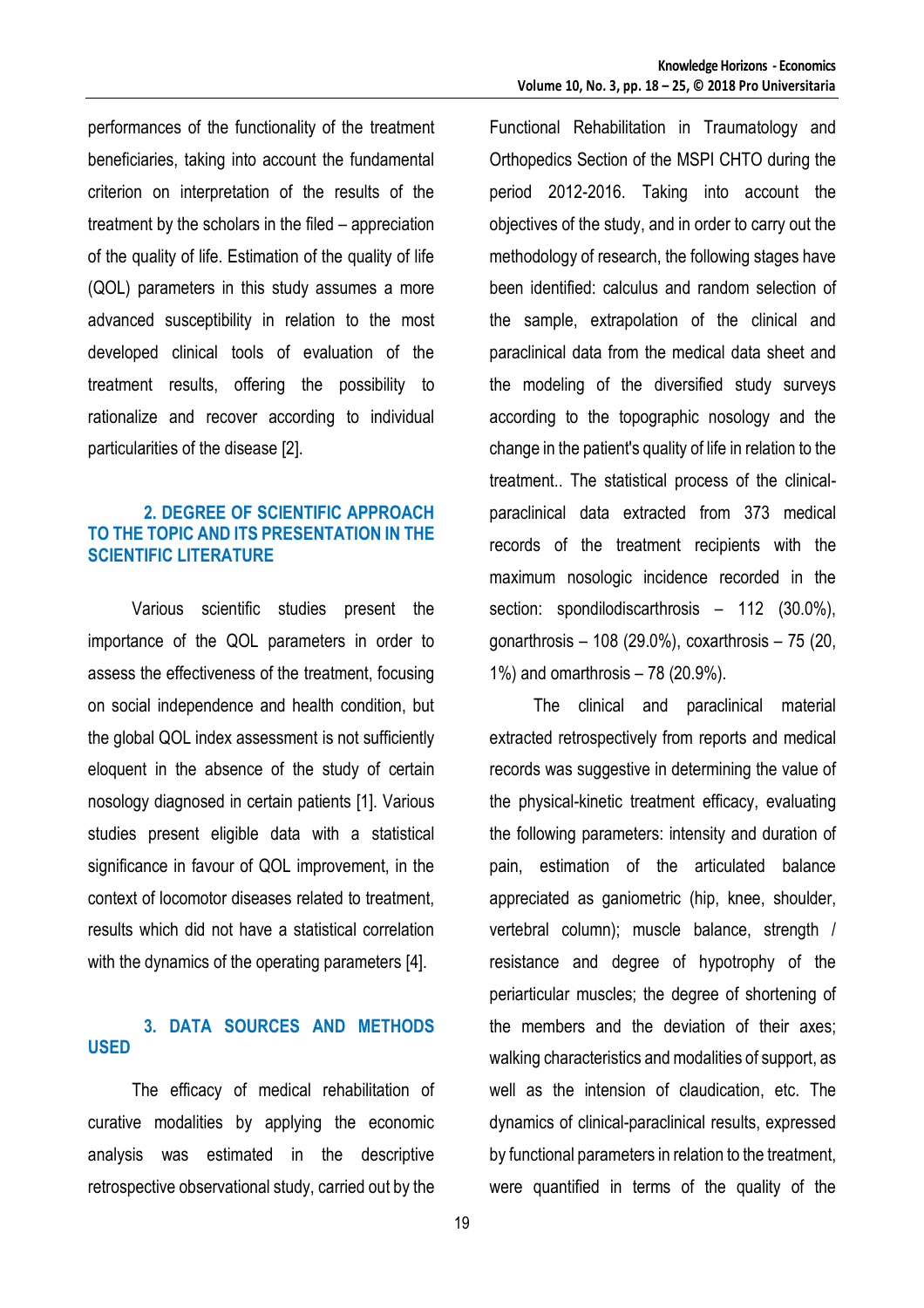patients' life, applying the QOL scale of international standard, promoted in the recovery, physical medicine and balneology and physiokinetotherapy clinics from Romania (the Romanian language version was validated by the studies of Prof. Mihaescu Anca-Sanda) [7]. The variables used to characterize the quality of life were the following: self-care, acceptance of social status, physical and mental health, life safety, hopes for the future, leisure activities, participation in public activities, access to education summed up to a common score of 40 points, each variable being assigned a score on a range of 1 to 5 points (hierarchically, in favourable ascendance). The effectiveness of rehabilitation assistance was assessed qualitatively and quantitatively by analyzing the dynamics of the functional parameters at the stage of initiation and completion of the treatment by the method of statistical evaluation of the results: calculus of the t-Student intensive indicator, standard error calculus, determination of the statistic conclusion, these data being processed through variables, correlation, description and discrimination analysis; the statistical dependence among qualitative parameters has been presented through contingency tables, by using the "X<sup>2</sup> " Criterion to verify the independence hypothesis of lines and columns. Testing the dynamics of the parameters from the group has been made through T-criterion test of coherent selections. Testing the equality of three and more environments has been made through dispensational analysis (the ANOVA procedure).

Further, we proposed to analyze to what extent the quality of life of the beneficiaries of the treatment has changed, by analyzing the variables that characterize the quality of life at the stage when the rehabilitation assistance is completed; in this respect, we used the comparison of the quality of life variables at the initiation and completion stages of the treatment process, using the dependence of the variables of the sample from the two questionnaire moments, by means of the correlation indicators and the statistical T-test Student test used for the verification the difference between environments that come from dependent samples (exploring the data of all patients, differentiated by groups according to topographic nosology).

For the achievement of the proposed objectives, certain categories of statistical indicators were considered, taking into account the quality of their estimators (they come from a selection collectivity), and the activities for checking the significance of the determined estimators have been associated. Among the indicators involved in the analyzes were the following: the simple correlation coefficient between variables (Pearson), quantifying the intensity of the linear linkage between two variables; in our case the correlated variables were represented by the average score accumulated by the variables representing the quality of life at the two moments of the investigation (at initiation and completion of the act of treatment). Effectiveness of the recovery was relevant by estimating the dynamics of the functional parameters analyzed through the quantification of the quality of life indices assessed at the start and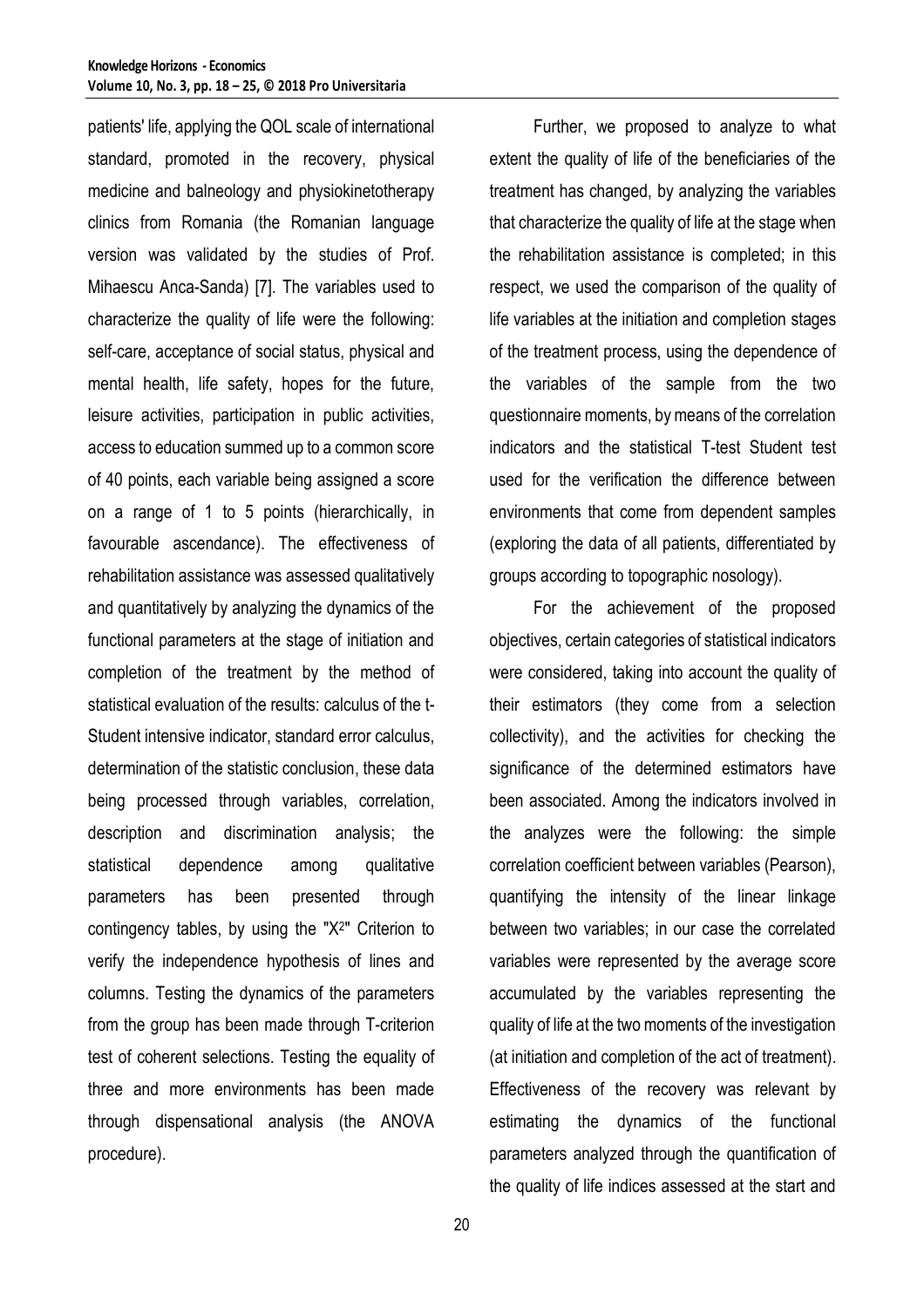completion stages of the treatment, while the level of efficiency of the medical rehabilitation assistance was equivalent with the degree of reestablishment of the rehabilitation potential.

### **4. RESULTS OF OWN RESEARCH AND DISCUSSIONS**

The comparison of variables that highlight the degree of change in the quality of life, recorded for the beneficiaries of the treatment included in the study at the two questionnaire moments (at the initiation and finalization of the treatment), reports the difference of the results in terms of the quality of life dynamics exhibited by the most representative functional parameters on a wide range, reported to topographic nosology.



| <b>Functional parameters</b> | DA spinal column | DA knee | DA shoulder | DA hip |
|------------------------------|------------------|---------|-------------|--------|
| articular balance            | 18,78            | 17,51   | 19,08       | 17,68  |
| muscular balance             | 15,42            | 16,72   | 17,07       | 16,11  |
| pain intensity               | 17,06            | 18,03   | 16,32       | 17,79  |
| muscular trophism            | 14,64            | 15,84   | 17,29       | 15,98  |
| self-service                 | 18,09            | 17,86   | 18,24       | 17,61  |
| movement method              | 19,87            | 15,02   | 15,2        | 14,6   |

**Figure 1. Dynamics of the functional parameters quantified through the quality of life dynamics**

## *Source: made by the author.*

In Figure 1, the results of the variables dynamics (functional parameters) that characterize the quality of life of patients grouped in the four samples are deciphered, depending on the topographic nosology in the two questionnaire

moments. The sum value of the QOL index is differentiated according to topographic nosologies, being estimated with maximum efficiency in the context of shoulder degeneration treatment, having the QOL index  $\leq$  34 points and improvement in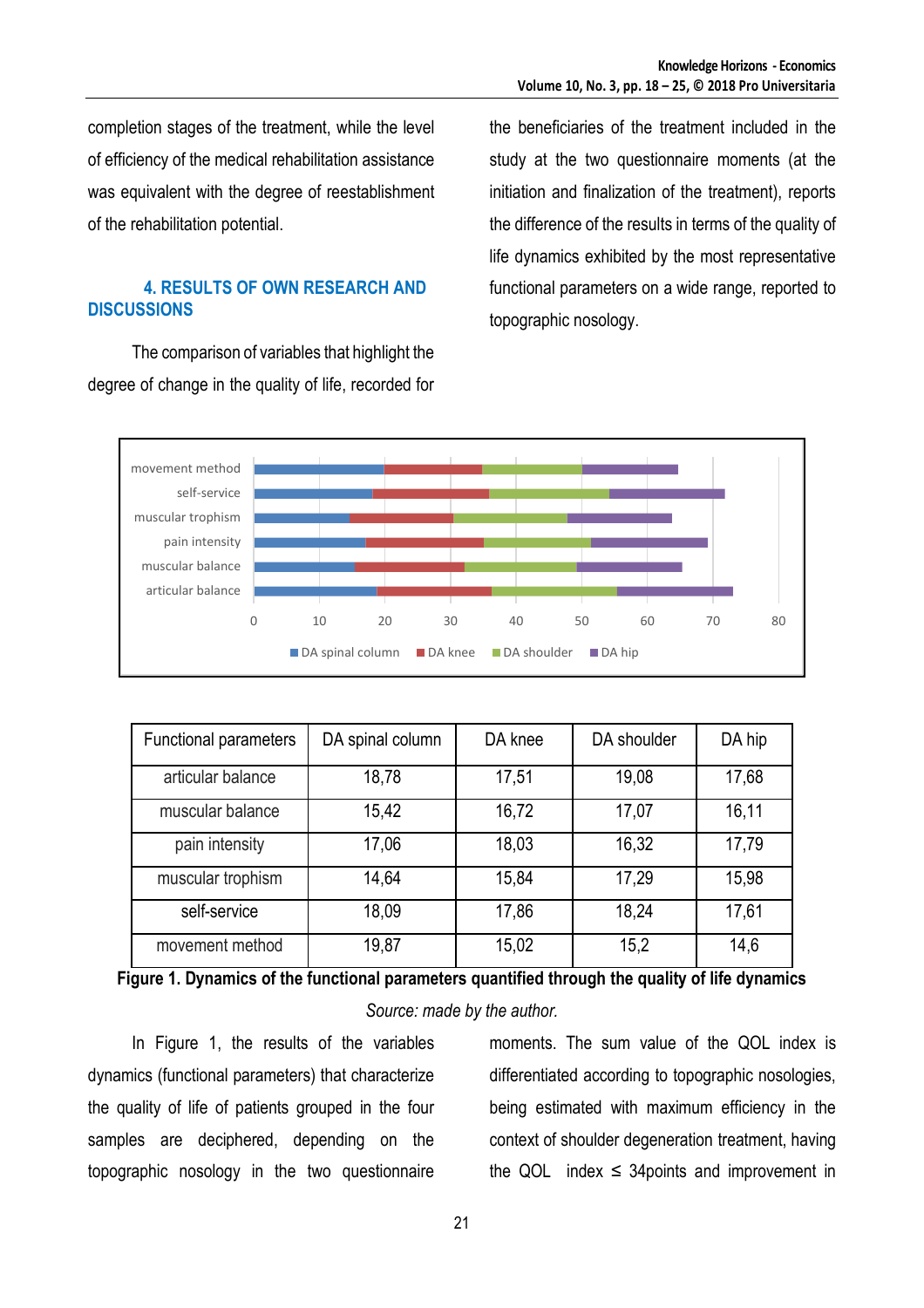decayed dynamics by  $15 \le$  points; the sum value of the QOL index in the context of the knee joint degeneration treatment corresponds to  $32 \le$  points, with the QOL dynamic  $9 \le$  points; the sum of the QOL index in the context of the hip joint degeneration treatment corresponds to 30 ≤, having a QOL dynamic of  $7 \le$  points; the sum of the QOL index in the context of vertebral degeneration treatment is  $25 \le$  points, with a QOL dynamic of 10 ≤ points.

The degree of ascent with the maximum statistical difference of QOL indices was estimated for the treatment beneficiaries who continued the recovery from the stationary stage at the outpatient stage, respecting the principle of continuity and staging of the treatment (the continuous rehabilitation was performed from the stationary stage to the outpatient one). The validation of the effectiveness of the recovery act differs according to the topographic nosology, while the highest efficacy outcome being explained by causative factors of major importance: the continuity of the act of recovery from the stationary stage to the outpatient stage. Thus, the dynamic quantification of functional parameters through the change of the QOL index, changes the statistical results distributed in two selections: maximum and average treatment efficacy. The economic analysis in the field of medicine is related to the lack of accuracy of the economic assessments in the form of monetary estimation. The sustainability of the benchmarking criteria applied in the sanitary services depends on the scrupulous analysis of financial resources, focusing on costs and consistency, which derive

from the comparison of their potentials. Decisional unpredictability due to the results that are difficult to be assessed in monetary terms, can be presented by the cost-utility analysis (QALY, which expresses the lifetime adjusted to the quality of life) which is a tool for carrying out financial analysis through which there can be compared the consequences of applying different treatment programs, thus identifying the intervention areas that have priority for the quality of the patient's life. If the comparative estimation of different treatment programs is restricted by the difficult methodology to assign a monetary value in the medical field, being applied the utility approach, by attributing some numerated values to the obtained results that reflect the patient's perception in terms of the CV, then selection of the optimum strategy in order to reach maximum utility is determined by the results that reflect the perfecting of the quality of life, and the maximization of the cost of the curative interventions is imperative from the ethical point of view, having in view the valorisation of the CV index [3, 5]. Thus, the application of the cost-utility economic analysis is ethically justified in recommending to implement the optimal variant of the investment options, able to provide maximum utility for the improvement of the health condition.

In the present study, the application of costutility analysis is more preferable that of other methods, due to the compatibility of numerated representativeness of the patient's subjective perception expressed by the dimension of the quality of life, being realized by summing up the product of the functional parameters obtained on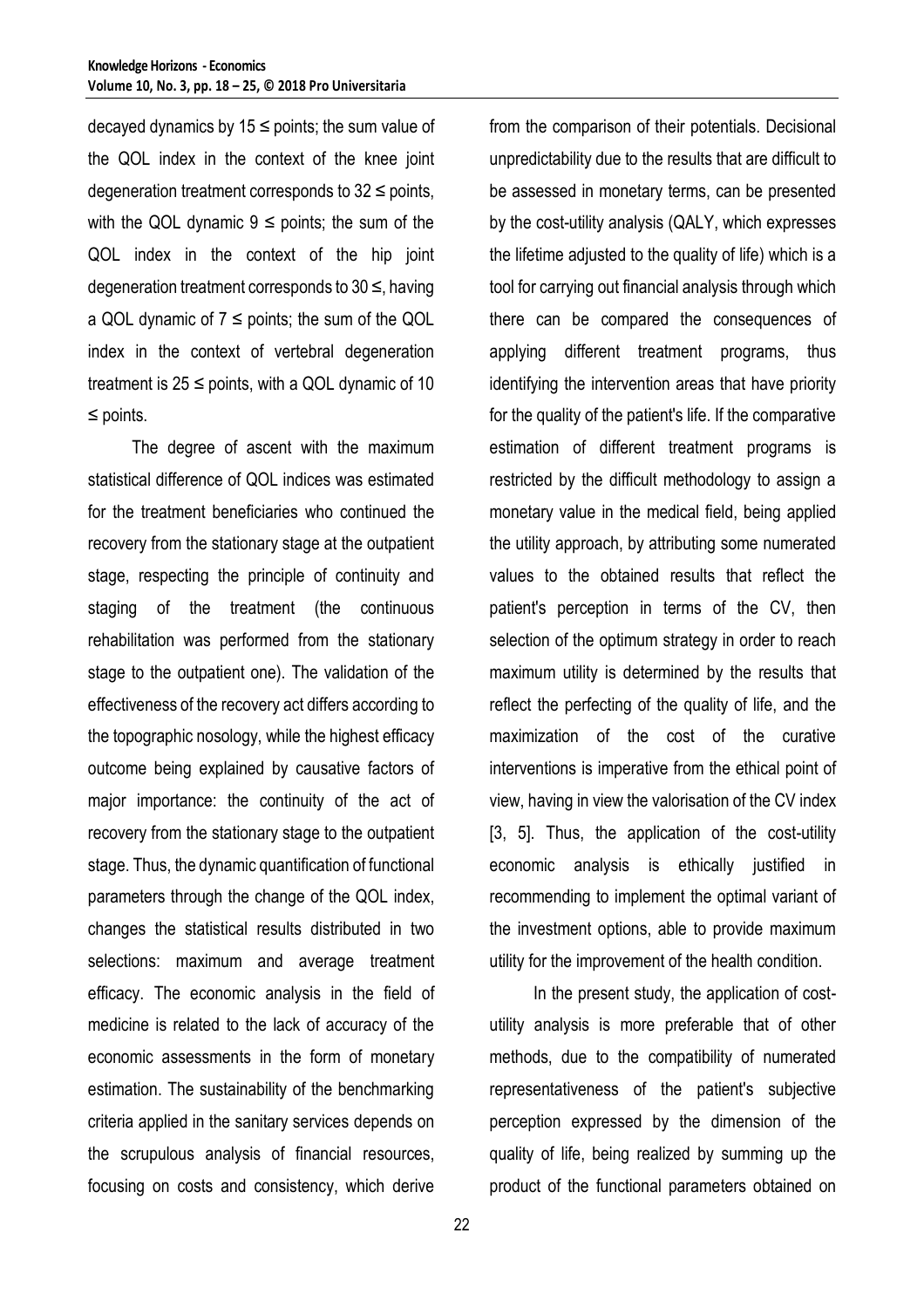the scale of the results interpretation on a range of values between 0 and 1 (the modified perception of the patients related to the treatment function, by assigning numerated values to the results according to QALY (Quality Adjusted Life Years) index): the usefulness assigned with 1 point corresponds to the results of perfect quality of life, and the usefulness assigned with 0 points – describes the efficiency results with the most insignificant values of the quality of life). Although the utility has been estimated as an exact numeric parameter, in medical practice it is defined taking into account the subjective perceptions of the patient, reported to the quantifiable value of the QOL index.

In the carried out study, statistical data related to the dynamics of the functional parameters have been estimated through the QOL scale, thus the efficiency of the recovery treatment has been interpreted though the quality of life depending on the individual perception of individual patients, quantified and summarized in a total score of 40 points, that imply the perfect quality of life. In terms of carrying out the cost-utility analysis we proposed to analyze the degree of ascension of the perception on the quality of life of patients from the two groups, differentiated according to the way of treatment: in stationary conditions with / without continuity at the outpatient stage.

 Taking into account the different value of the treatment results determined by the recovery method, we applied a comparison tool between the curative options used in the economic analysis process to identify and assess the most costeffective results. The results decanted in the study and conformed to the requirements of achieving this goal, allow adjusting the mathematical model exhibited underlying by the formula (1):

### $\text{cost-utility analysis} = \frac{\text{Cost A} - \text{Cost B}}{\text{OMVA} - \text{OMV}}$ **QALY A−QALY B**

where, Cost – summing up of costs; QALY A, B – utility of medical interventions A and B.

The modalities of curative intervention and the QOL indicative value were estimated in two dimensions: in the form of monetary value and the subjective perception numeration of QOL, values that present the impact of the quality of life index in relation to the modality of the treatment and its cost. According to Torrance's author calculus [1], the value of the QOL index quantifies the medical-social effect through the utility coefficient represented below by formula (2):

## **U=1б42 × (mP × mR × mS × mH) - 0,42,**

where U represents utility (utility index results from summing up the multifactorial factors of the utility), while mP, mR,mS,mH – multiplicative factors of utility (MFU) reported to the characteristics of functionality: P - physical, R - self-service, S - social, H – global health condition.

(P) – mobility and physical independence (P), measured on a range of 0.52 to 1, express the ability to move around in different environments with / or lack of physical limitations: in lifting, walking, running, flexing;

(R) – the helpless self-service ability, quantified on a range of 0.50 to 1, expresses the absence / presence of limitations in the context of socialization;

(S) – the socio-cognitive function: social and emotional, quantified on a range of 0.77 to 1,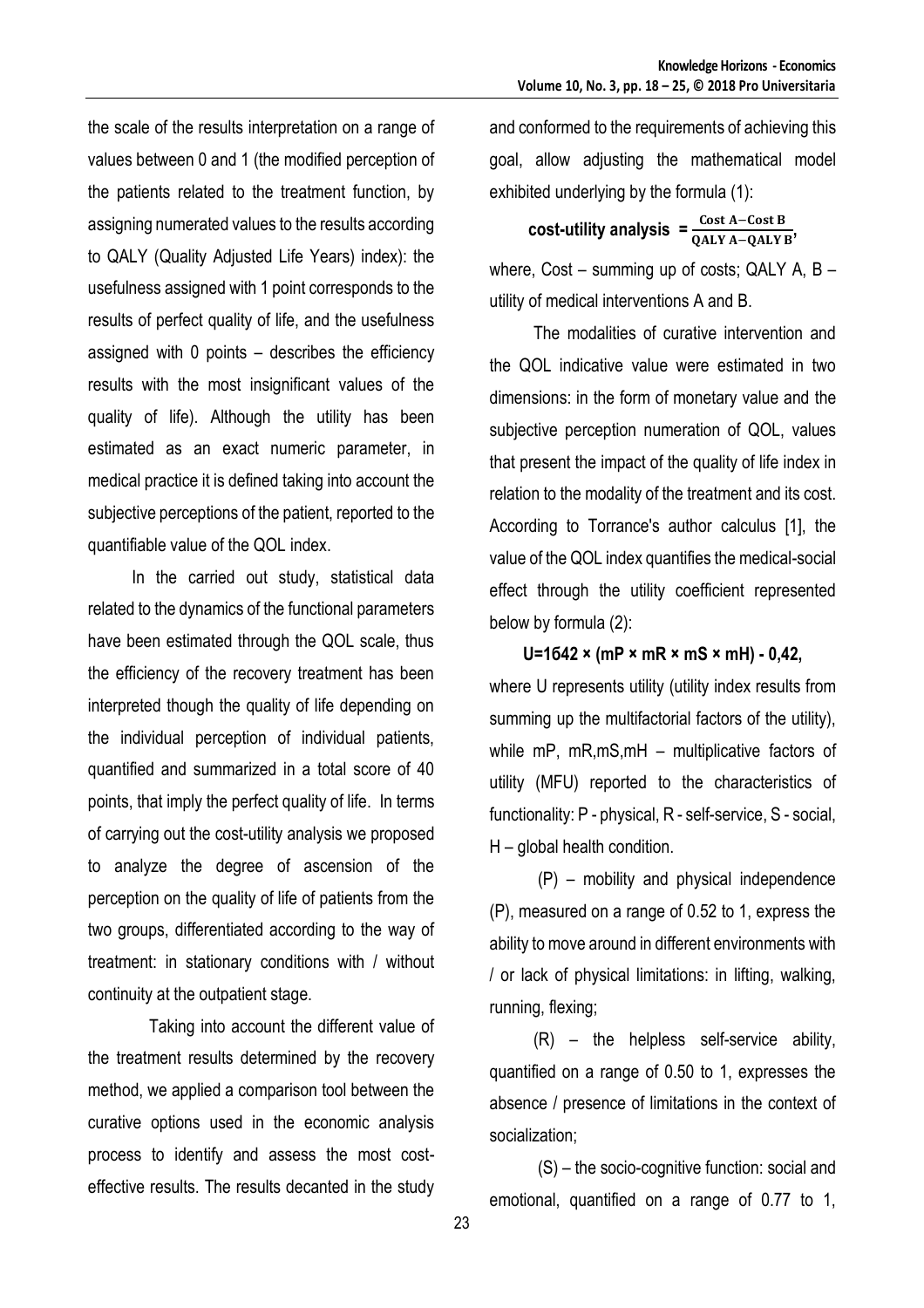expresses the degree of aggression / relaxation and the level of connection with persons from the entourage;

(H) – the health condition expressed by the absence / presence of deficiencies / physical defects, measured on a range of 0.74 to 1.

During the study, two different strategies were applied for the costs and the way of the treatment: A – performing the treatment at the stationary stage with the continuation of the outpatient stage, the monetary cost summarizing 8500 lei, the utility resulting in:

# **U(P1,R1,S1,H1)=1,42 × (1,00 × 1,00 × 1,00 × 1,00) -0,42=1,00**

Where, B – carrying out treatment only in stationary conditions, monetary summary – 6500 lei, utility:

# **U(P4,R3,S4,H1) =1,42 × (0,80 × 0,77 × 0,77 × 1,00) =0,67**

Upon completion of the treatment, there was a clinical discrepancy in view of these curative modalities, demonstrating significant efficacy in the field of quality of life in favour of more expensive curative ways. In this case, the value of QALY utility is higher at a cost insignificantly high for this intervention strategy, being preferable, however, for ethical considerations. Considering the advantage of QALY dynamics quantified by 1.0 points expressed by the intact health condition estimated in monetary values with a value higher with only 2000 lei, continuing the treatment at the ambulatory stage after the completion of the cure at the stationary stage. Comparing the numerical values of two utilities allows the prediction in the conclusion

of the more favourable curative solution, justifying the quantification of the quality of live indicators in order to estimate the modalities of the recovery. The cost of reaching 1.0 QALY, which corresponds to the intact health condition in the diagnosis of large joints degeneration, corresponds to 8500 lei.

## **5. CONCLUSIONS**

The cost-utility approach in the health domain is enhanced by the ability to analyze the results expressed in terms of effectiveness by using quantitative and qualitative major information in the absence of the ability to assess the value of human life in monetary terms, thus favouring its efficiency on various levels: medical, social, economic.

This type of analysis represent a useful tool for substantiating decisions and management of limited resources in the health system by the economists specialized in the field of public health, justifying the quantification of the quality of life indicators for the purpose of estimating the way of recovery.

#### **6. BIBLIOGRAPHY:**

- 1. BURCKHARD, Carol S., ANDERSON, Kathryn L. The Quality of Life Scale (QOLS): Reliability, Validity and Utilization. In: [Health Qual Life](https://www.ncbi.nlm.nih.gov/pmc/articles/PMC269997/)  [Outcomes.](https://www.ncbi.nlm.nih.gov/pmc/articles/PMC269997/) 2003. [Accesat 13.11.2018]. Disponibil: https://www.ncbi.nlm.nih.gov/pmc/articles/PMC269 997/
- 2. DAN, M., BOCA, I., COJOCARU, E. Beneficiile programului complex de reabilitare funcțională asupra calităţii vieţii persoanelor cu artroză. In: